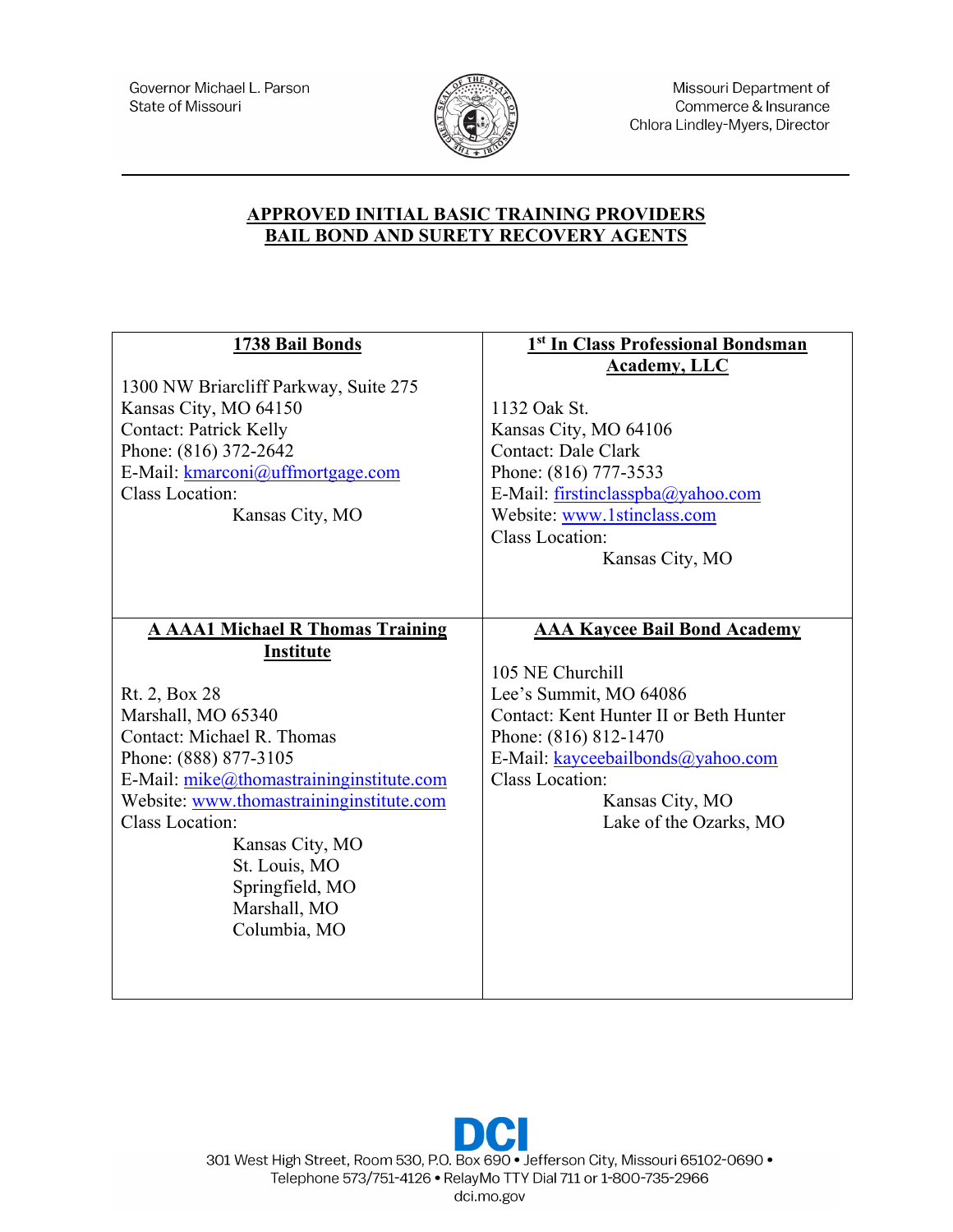| <b>AAAAA Bail Bond Academy</b>         | <b>A Discreet Solutions Bail Enforcement</b> |
|----------------------------------------|----------------------------------------------|
| 7528 Prospect Ave.                     | <b>Academy</b>                               |
| Kansas City, MO 64132-0824             | P.O. Box 214                                 |
| <b>Contact: Mark Bailey</b>            | Perryville, MO 63775                         |
| Phone: (816) 333-2245                  | <b>Contact: Dennis Hollinger</b>             |
| Fax: (816) 523-4301                    | Phone: (573) 547-1008                        |
| E-Mail: aaaaabailbondacademy@yahoo.com | E-Mail: del@adiscreetsolution.com            |
| Website: www.bailybail.com             | Website: www.adiscreetsolution.com           |
| <b>Class Location:</b>                 | <b>Class Location:</b>                       |
| Kansas City, MO                        | Cape Girardeau, MO                           |
|                                        | Jackson, MO                                  |
|                                        | Perryville, MO                               |
|                                        | Fredericktown, MO                            |
| <b>A to Z Bail Bond Academy</b>        | <b>Canovi and Associates, LLC</b>            |
| 503 NW Ward Ln.                        | 3711 W. Fr 14                                |
| Lee's Summit, MO 64063                 | Brighton, MO 65617                           |
| <b>Contact: Matthew Alexander</b>      | <b>Contact: Matthew Canovi</b>               |
| Phone: (816) 204-6797                  | Phone: (417) 742-3435                        |
| E-Mail: brunobondsman@gmail.com        | E-Mail: matt@mattcanovi.com                  |
| <b>Class Location:</b>                 | Class Location:                              |
| Lee's Summit, MO                       | Brighton, MO                                 |
| <b>Cox Bail Bonds</b>                  | <b>Jeff Barton</b>                           |
| 545 Jefferson St.                      | 10954 Old 79                                 |
| St. Charles, MO 63301                  | Hannibal, MO 63401                           |
| Phone: (636) 949-6500                  | Contact: Jeff Barton or Gayla Barton         |
| E-Mail: coxbailbonds@charter.net       | Phone: (573) 221-0008                        |
| Class Location:                        | E-Mail: bartonbailbonds@hotmail.com          |
| St. Charles, MO                        | Class Location:                              |
|                                        | Hannibal, MO                                 |
| <b>JJN, LLC</b>                        | <b>Michael D. Nivens, Sr.</b>                |
| 26 Court Square                        | 26150 N. Highway 5                           |
| West Plains, MO 65775                  | Lebanon, MO 65536                            |
| <b>Contact: Jeremy Nicholas</b>        | Contact: Michael D. Nivens, Sr.              |
| Phone: (417) 255-0144                  | Phone: (573) 247-9793                        |
| E-Mail: jeremynicholas35@gmail.com     | E-Mail: deputy618@yahoo.com                  |
| Website: www.nicholasbailbonds.com     |                                              |
|                                        | Class Location:                              |
| <b>Class Location:</b>                 | Lebanon, MO                                  |
| West Plains, MO                        |                                              |